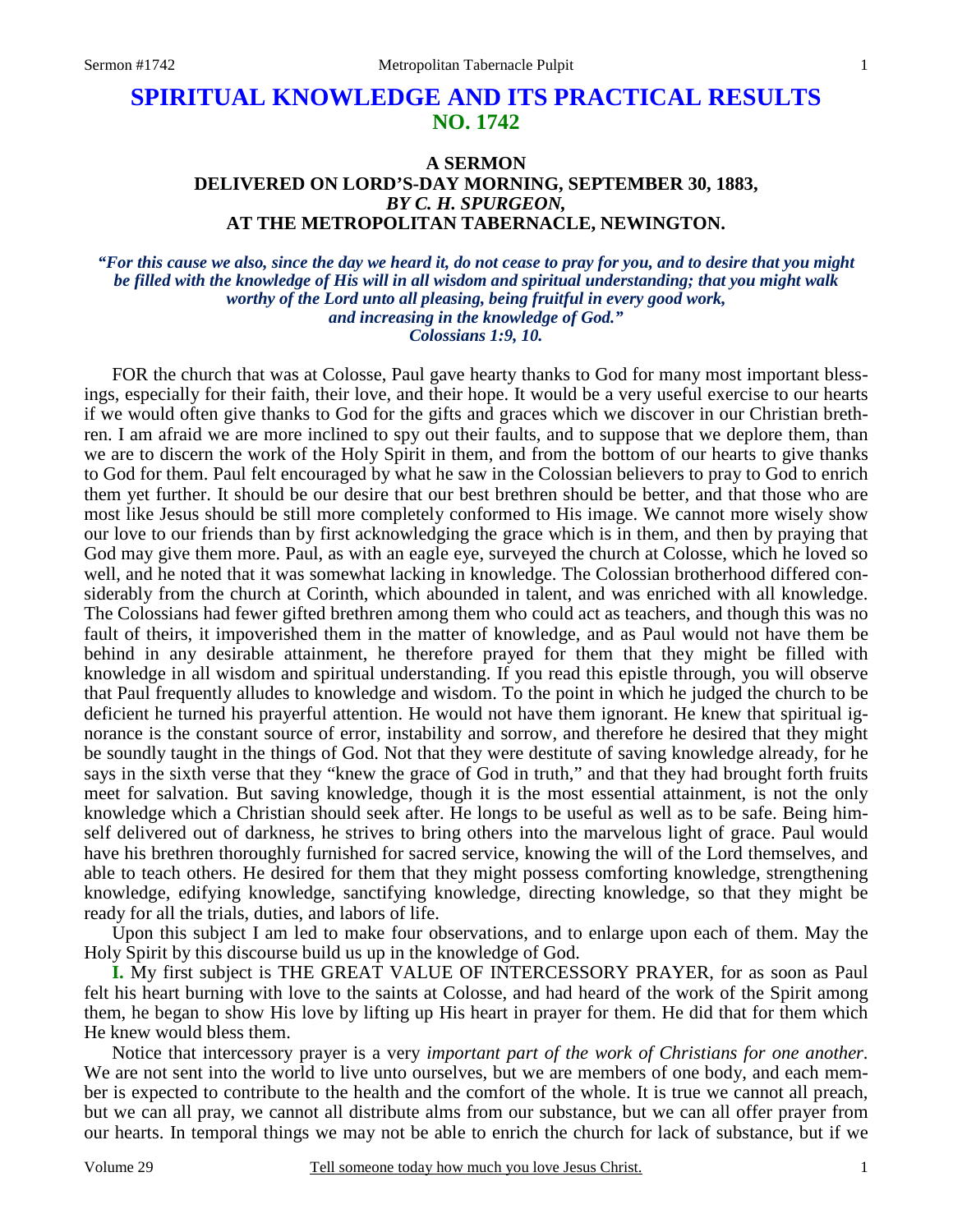fail to bless the church by our prayers, it will be for lack of grace. Whatever you fail in, dearly beloved—and I pray that you may in nothing fall behind—yet do not fail in prayer for all the saints that every blessing may abound towards them.

 Intercessory prayer is to be esteemed as an *invaluable proof of love,* and as the creator of more love. The man who will truly pray for me will certainly readily forgive me if I offend him. He will relieve me if I am in need, and He will be prepared to assist me if I am engaged in a service too hard for me. Give us your earnest prayers, and we know that we live in your hearts. How sweet it is to be permitted thus to manifest our love to one another! When our hands are palsied we can still pray, when our eyes grow dim, we can still see to pray, when by sickness we are altogether laid aside, we can still pray, and when we meet with cases in which we are unable to help, and yet are moved with sympathy for a brother, our sympathy can always find one open channel, for we can pray, and by prayer call in the aid of one whose help is effectual. Therefore, by your love to your Lord, and to all those who are in Him, I beseech you abound in intercessory prayer, as the apostle did.

 Intercessory prayer, again, is most valuable, because it is an *infallible means of obtaining the blessings* which we desire for our friends. It is not in vain that we ask, for it is written, "Everyone that asks receives." It is not in vain that we intercede for others, for the Lord delights to answer such petitions. The unselfish devotion which pleads as eagerly for others as for itself is so pleasing to the Lord that He puts great honor upon it. If we desire any blessing for our friends, our best course is to pray, even if we would have them to be filled with knowledge in all wisdom, our safest course is to pray that it may be so. Of course, we must not forget to instruct them and to aid them in their studies as far as lies in our power, for every honest prayer supposes the use of all proper means. But the instruction which we offer will be of no service unless we first bring down the blessing of God upon it, that thereby our friends may be made willing to learn, and may receive the truth not as the word of man, but as from the Lord Himself. None but spiritual teaching will nourish spiritual life. The Holy Spirit must teach divine truth to the heart, or it will never be truly known. Whatever you wisely desire for your friend go about to get it for him, but hasten first to the throne of grace. If you would have your friend converted, if you would have him strengthened, if you would have him taught of God, if you would have him quickened to a nobler life, and elevated to a higher consecration, do him this great service—take his case before the Lord in prayer, and in so doing you have gone the wisest way to work to enrich him.

 Note, brethren, for I am keeping to my text closely, that such intercessory prayer will be all the more valuable if it is our *immediate resort.* The apostle says, "Since the day we heard it, we do not cease to pray for you." He began to pray at once. Whenever you perceive the work of the Spirit in any heart, pray at once that the holy change may proceed with power. Whenever you discover any need in a brother, begin on the day you hear of it to pray that his need may be supplied. There should be no delaying of prayer. "He gives twice who gives quickly" is a human proverb, but I believe that when we pray speedily we shall often find that God in answering quickly gives us a double blessing. Usually he, who is the most diligent in the pursuit of them, shall win worldly riches, and assuredly he shall be richest towards God who is most diligent in supplication. Linger not a minute, speed you to the mercy seat. Now is the accepted time, the Lord waits to be gracious to you. The Lord indicates to you what your prayer shall be by the news which you have just heard of your friend. Therefore, bring his case at once before the throne of grace. Divine providence has brought the necessary subject for prayer under your notice, therefore this day begin to pray about it.

 Our prayers will be all the more valuable if they are *incessant as well as immediate.* "We cease not," said Paul, "to pray for you since the day we heard it." "Oh," says one, "was Paul always praying for the Colossians from the day he heard of their welfare? It may have been months and years. Did he never cease to pray?" I answer, he was always praying for them in the sense which he explains, he adds, "and to desire." Now, desire is the essence of prayer. In fact, desire is the kernel of prayer, and the vocal expressions which we call by the name of prayer are often but its shell, inward desire is the life, the heart, the reality of prayer. Though you cannot always be speaking in prayer, you can always be, desiring, in prayer. The miser always desires riches, though he is not always talking about his gold and silver. And the man who loves his fellow men, and desires their profit, is really always praying for their benefit, though he is not always lifting up his voice in supplication. "Since the day we heard it," says Paul, "we do not cease to pray for you." The act of prayer is blessed, but the habit of prayer is more blessed, but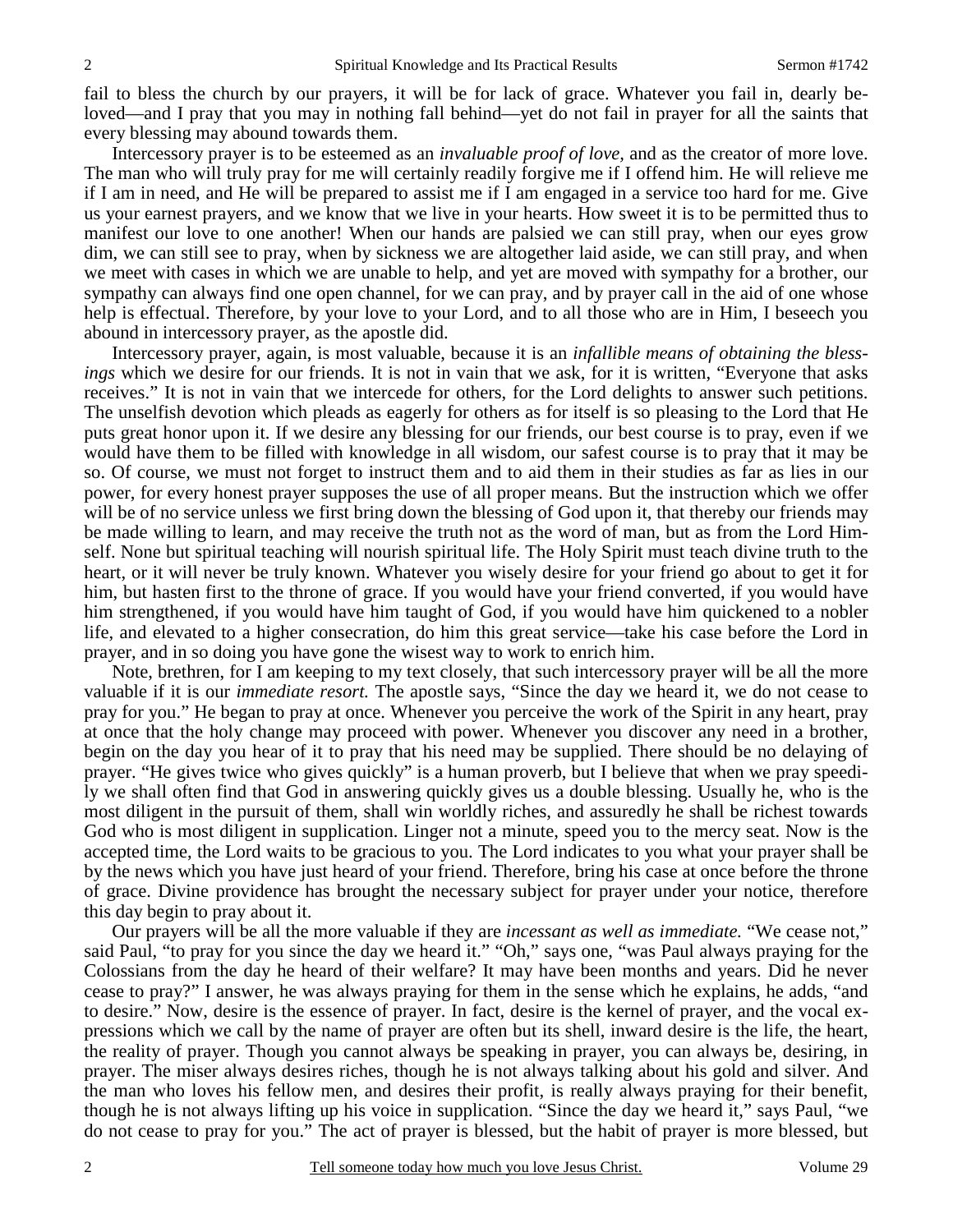the spirit of prayer is the most blessed of all, and it is this that we can continue for months and years. The act of prayer must, from force of circumstances, be sometimes stopped, but the habit of prayer should be fixed and unvarying. And the spirit of prayer, which is fervent desire, should be perpetual and abiding. We can hardly realize the value to the church and to the world of that intercessory prayer which ceases not day or night, but without fail ascends before the Lord from the whole company of the faithful, as the incense ascended from the altar.

 Dear friends, our intercessory prayer will be all the more precious if it is an *intense expression unto God.* I suppose that by the use of the word "desire" here, the apostle not only explains how he continued to pray, but in what manner he prayed—with "desire." Remember how our Lord puts it—"with desire have I desired to eat this passover with you before I suffer." I wish we could always say, "With desire have I desired in prayer. I did not repeat a merely complimentary benediction upon my friends, but I pleaded for them as for my life. I persisted with God; I offered an effectual in-wrought prayer which rose from the depths of my heart to the heights of heaven and obtained an audience with God." Fervency is a great essential for victorious prayer. God grant us to be persistent, for then we shall be invincible.

 One more observation and I have done with this point. Intercessory prayer is increased in value when it is not from one person alone, but is offered in *intimate union with other saints.* Paul says, "We, also," not, "I, only," but, *"We* also, since the day *we* heard it, cease not." If two of you agree as touching anything concerning the kingdom, you have the blessing secured to you by a special promise of God. Remember how Abraham prayed for the cities of the plain, but succeeded not until Lot also added his supplication for Zoar? Then the little city was spared. I compare Abraham's intercession to a ton weight of prayer, and poor Lot's I can hardly reckon to have been more than half an ounce, but still that halfounce turned the scale. So here is Paul, and with him is youthful Timothy, who, compared with Paul, is minor. Yet Paul's prayer is all the more effectual because Timothy's prayer is joined with it. Our Lord sent out His servants by two and two, and it is well when they come back to Him in prayer two and two. I commend to you, brothers and sisters, the habit of frequent prayer together. When a Christian friend drops in, his visit will perhaps end in mere talk unless you secure its spiritual profit by at least a few minutes spent in united prayer. I frequently during the day, when a friend comes in upon the Master's business, say, "Let us pray before you go," and I always find the request is welcomed. Such prayers do not occupy much time, and if they did, it might be well spent, but such united supplications oil the wheels of life's heavy wagon, and cause it to move with less of that creaking which we too often hear. "I alone" is certainly a good word in prayer, but "we, also" is a better one. Let us link hands and intercede for our brethren and the whole church of God.

 Thus have I, expatiated upon the excellences which increase the value of intercessory prayer. Use much this heavenly art. It is effectual for ten thousand ends. It turns every way to bless the church. Brethren, pray for us, pray for all saints, pray for all sinners, and by doing so you will be the benefactors of your age.

**II.** Our second observation from the text is this—we learn here THE PRECIOUSNESS OF SPIR-ITUAL KNOWLEDGE, for all this earnest, ceaseless prayer is offered for this end, "That you might be filled with the knowledge of His will in all wisdom and spiritual understanding." Here let us speak of the usefulness and blessedness of that spiritual knowledge for which the apostle and his friend cried incessantly unto the Lord.

 First, consider the *men* for whom this knowledge is desired. They are saints and faithful brethren, of whom we read that they "knew the grace of God in truth," and were "bringing forth fruit" unto God. For those who already know the Lord we must not cease to pray. They are not beyond the need of our prayers while they are in this life. We may pray for those who know nothing of the Lord; that He would open their blind eyes, but even those who have already been taught of God are in need of our supplications that they may learn yet more. We have great encouragement to pray that they may be filled with all knowledge, since the Lord has already done so much for them. We dare not say in this case that a little knowledge is a dangerous thing, for a little knowledge of the things of God may suffice to save the soul, but more knowledge is a most desirable thing for those who have that little knowledge. Pray therefore for them. Let not your prayers plead only and altogether for the unconverted, but entreat for our young converts that they may be further edified. It will be an ill day when we are so engaged in seeking lost sheep that we forget the lambs. It would be very mischievous for us to neglect our work at home in order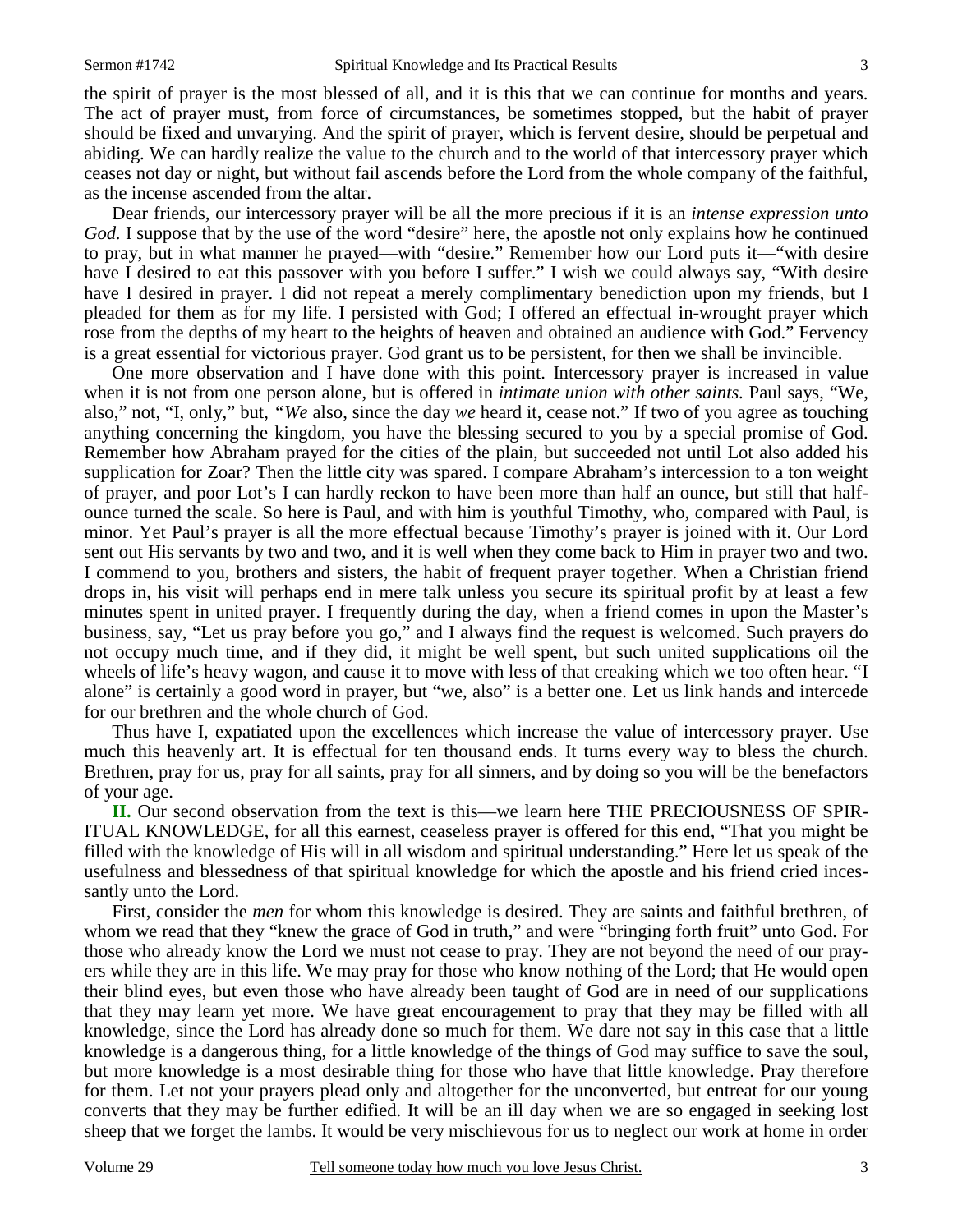to carry on warfare with the adversary abroad. No, let us daily cry to God in prayer that the stones lately quarried may be built up upon the one foundation and embedded in the walls of the church of God unto eternal glory. We desire life for the dead, health for the living, and maturity for the healthy. For the deeper instruction of our younger brethren let us pray.

 Of this desirable knowledge, what is the *measure?* We desire for them, "that they may be filled with the knowledge of His will." "Filled"—this is grand scholarship, to have the mind, and heart, and the whole of our manhood filled with knowledge. Paul would not have a believer ignorant upon any point, he would have him filled with knowledge, for when a measure is full of wheat there is no room for chaff. True knowledge excludes error. The men that go after false doctrine are usually those who know little of the Word of God. Being untaught they are unstable, ready to be blown about with every wind of doctrine. If you leave empty spots in your minds unsaturated with holy teaching, they will be an invitation to the devil to enter in and dwell there. Fill up the soul and so shut out the enemy. Paul desired the Colossian saints to be filled—filled up to the brim with the knowledge of God's will. Brethren, we would have you know all that you can know of God's truth. Rome flourishes by man's ignorance, but the New Jerusalem rejoices in the light. No knowledge of the revealed will of God can ever do you any harm if it is sanctified. Do not be afraid of what they call "high doctrines," or the "deep things of God." They tell us that those things are secrets, and therefore we ought not to pry into them. If they are secrets, there is no fear that anybody can pry into them, but the truths revealed in the Word are no longer secrets, seeing that they are revealed to us by the Spirit of God, and as far as they are revealed it should be our desire to understand them, so as to be filled with the knowledge of them.

Let us try to know the divine truth more and more intimately. You know a man, for you pass by him in the streets with a nod. You know another man far better, for you lodge in the same house with him. You know him best of all when you have shared his trouble, partaken in his joy, and have, in fact, had fellowship with him by blending your two lives in one common stream of friendship. When you learn a spiritual truth, endeavor to know it inside out, to know its foundation and building, to know it by the application of the Spirit to your own soul so that you are filled with it. You may have knowledge in the brain, but it may not run into your spirit, so as to penetrate, and permeate, and saturate your spirit, till you are filled with it. Oh, to get the gospel into one's entire nature, and to be like the water pots of Cana, filled up to the brim! Lord, fill Your poor children with the knowledge of Your will!

 This makes me notice what the *matter* of this knowledge is, "filled with the knowledge of His will." What is that? It means the revealed will of God. Paul would have the Colossians know what the Lord has revealed, as far as human mind could grasp it, whether it were doctrine, precept, experience, or prophecy. How well it is to know the perceptive will of God. Our prayer should daily be, "Lord, what will You have me do?" Lord, teach me what sin is, and what righteousness is, that I may discern things which are excellent. Whereas there are questions in the church of God itself upon what the will of the Lord is, Lord help me not to care to know what is the will of this learned doctor, or what is the will of a certain assembly, but what is the Lord's will. "To the law and to the testimony," this is our touchstone. Our desire is to be filled with the knowledge of the Lord's will so as to do it without fail. Especially would we know the will of God as it constitutes the gospel, for Jesus says, "This is the will of Him that sent me, that everyone which sees the Son, and believes on Him, may have everlasting life." Oh, to know His will in that respect most clearly, so as to go and tell it out on all sides, that men may know the way of life, and may be led into it by our word! Once more we read in 1 Thessalonians 4:3 "This is the will of God, even your sanctification." Oh, to be filled with the knowledge of the Lord's will, till you know what sanctification means, and exhibit it in your daily life! It is yours to teach men what God means by holiness. Your mission is not fulfilled, and the will of God is not accomplished unless you are sanctified. This it is with which we need to be filled.

 Know anything; know everything that is worth knowing. "That the soul is without knowledge is not good." Never attempt to run side by side with the agnostic whose glory it is that he knows nothing. But let it be your delight to know all that can be learned out of the Book of the Lord, by the teaching of the Holy Spirit. Concentrate your faculties upon the will of God. Here dive into the deeps and climb up to the heights and be afraid of nothing. Ask the Holy Spirit to saturate you with truth, as Gideon's fleece was wet with the dew of heaven, as the golden pot was filled with manna, or as Jordan is filled in the time of harvest when it overflows all its banks.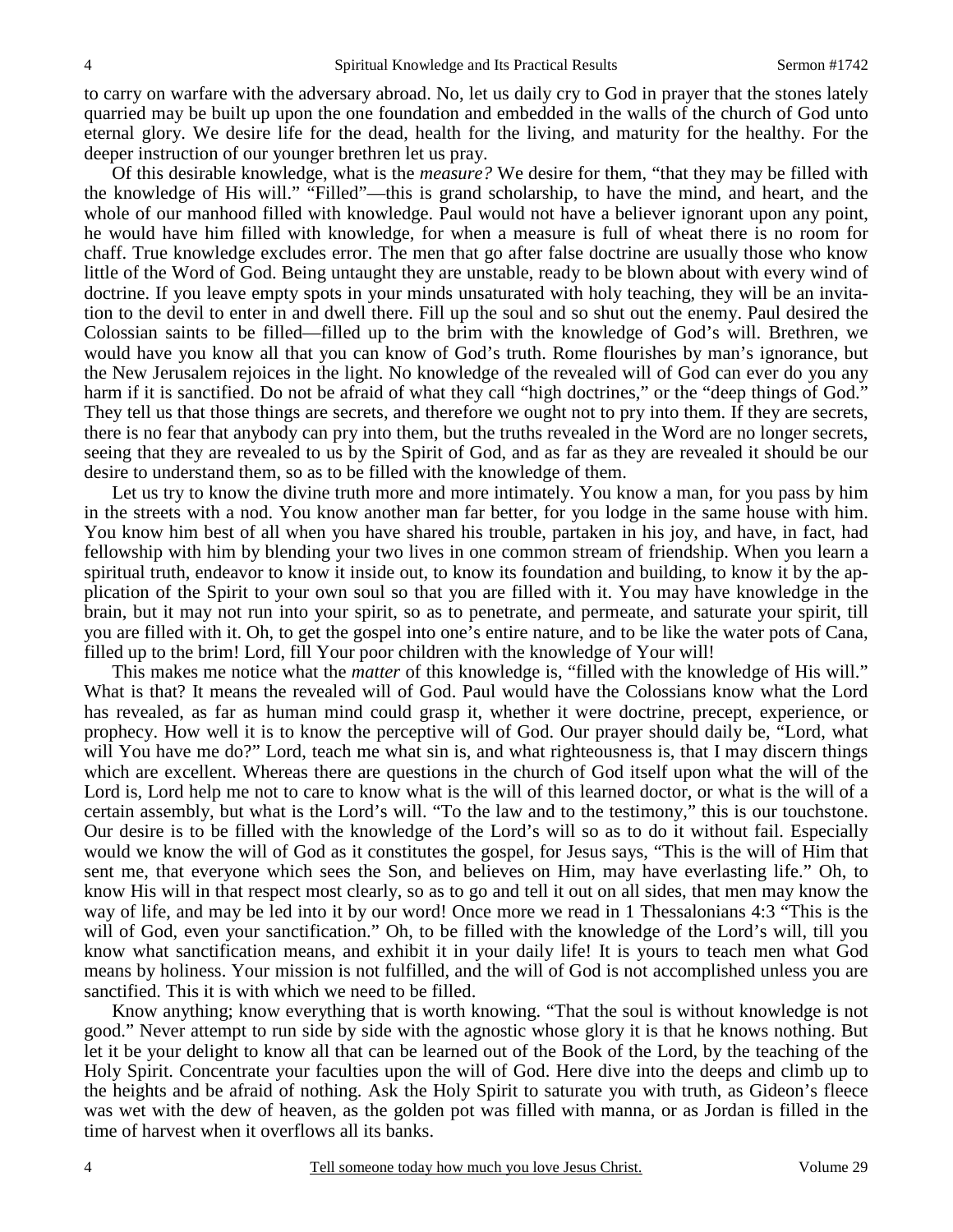Still we have not done, for we must now notice the *manner* as well as the matter of this knowledge, "in all wisdom and spiritual understanding." Wisdom is better than knowledge, for wisdom is knowledge rightly used. Knowledge may find room for folly, but wisdom casts it out. Knowledge may be the horse, but wisdom is the driver. When a man has knowledge, it is like the corn which is laid in the barn, but wisdom is the fine flour prepared for food. We want Christian people not only to know, but to use what they know. Happy is he who knows what to do at the right time! Many people are very knowing, half an hour after it is too late, but to be filled with wisdom is to be able at once to apply knowledge rightly in difficult cases. Wisdom enables you to bring your knowledge practically to bear upon life, to separate between the precious and the vile, to deal with your fellow Christians in their different conditions, and to deal with sinners and those that are without. You need wisdom so to conduct your affairs that nothing therein shall scandalize the weak, or bring dishonor upon the name of Christ, for mere knowledge will not suffice for this. Knowledge is the blade; wisdom is the full corn in the ear. Knowledge is the cloth, but wisdom is the garment. Knowledge is the timber, but wisdom has built her house. May all our knowledge be sanctified by grace and attended with the guidance of the Spirit that we may become wise to know what the will of the Lord is.

 "All wisdom," says the apostle—many-handed wisdom, wisdom of all sorts, wisdom that will serve you in the shop, wisdom that will be useful in the counting-house, wisdom that will aid the church of God and wisdom that will guide you if you are cast among the vilest of mankind. May you "be filled with knowledge in all wisdom."

 But that wisdom which operates on the outside must be attended by a spiritual understanding which is powerful within. I hardly know how to explain this; it is an inward knowledge of truth, the knowledge of the inward parts of things. It is a spiritual discernment, taste, experience, and reception of truth, whereby the soul feeds upon it, and takes it into herself. We know many men who know much but understand nothing. They accept implicitly what they are taught, but they have never considered it, weighed it, estimated it, found out the roots of it, or seen the heart of it. Oh, to have in the church men full of spiritual understanding! These can say that they have tasted and handled the good word of life, and have proved and tested the truth as it is in Jesus. You know how it was with the sacrifices of old, a man who was poor brought turtle-doves or pigeons, and of these we read of each bird, "The priest shall cleave it with the wings thereof, but shall not divide it asunder." But a man who was rich in Israel brought a bullock or a sheep, and this offering was not only cleft down the middle, but further divided, and the fat and the "inwards" are mentioned in detail. The poorer sacrifice represents the offering of the uninstructed; they have never rightly divided the Word of God, and know not its fullness of meaning. But the man who is rich in grace is comparable to him who brought his bullock, for he can enter into detail and see the secret meanings of the Word. There is a deep which lies under, and he that is taught of the Lord shall find it. "The secret of the Lord is with them that fear Him; and He will show them His covenant." And blessed are they that are taught of the Lord so as to read the mystery of His grace!

 Here, then, is a grand petition for us. To go back to our first head, let our intercessory prayers go up for all our brethren. Lord, teach them Your word. Let them know Your book from cover to cover, and let the truths revealed therein enter into them until they are filled to the brim, then grant them the skill to use in daily life the knowledge which Your Spirit has imparted, and may they more and more in their inmost souls, be guided into all truth, that they may comprehend with all saints what are the heights, and depths, and know the love of Christ which passes knowledge.

**III.** Now, thirdly, let us see in the text a lesson concerning THE PRACTICAL RESULT OF SPIR-ITUAL KNOWLEDGE. Paul prays for his friends "that you might be filled with the knowledge of His will in all wisdom and spiritual understanding; that you might walk worthy of the Lord unto all pleasing." See, see the drift of his prayer—"That you may walk." Not that you might talk, not that you might sit down and meditate, and enjoy yourselves, but, "that you might walk." He aims at practical results.

 He desires that the saints may be instructed so that they may *walk according to the best model.* By walking worthy of the Lord Jesus, we do not understand in any sense that he expected them to possess such worthiness as to deserve to walk with the Lord, but he would have them live in a manner that should be in accordance with their communion with Christ. You would not have a man walk with Christ through the streets today clothed in motley garments, or loathsome with filth, would you? No, if a man is a leper, Christ will heal him before He will walk with him. Let not a disciple walk so as to bring dis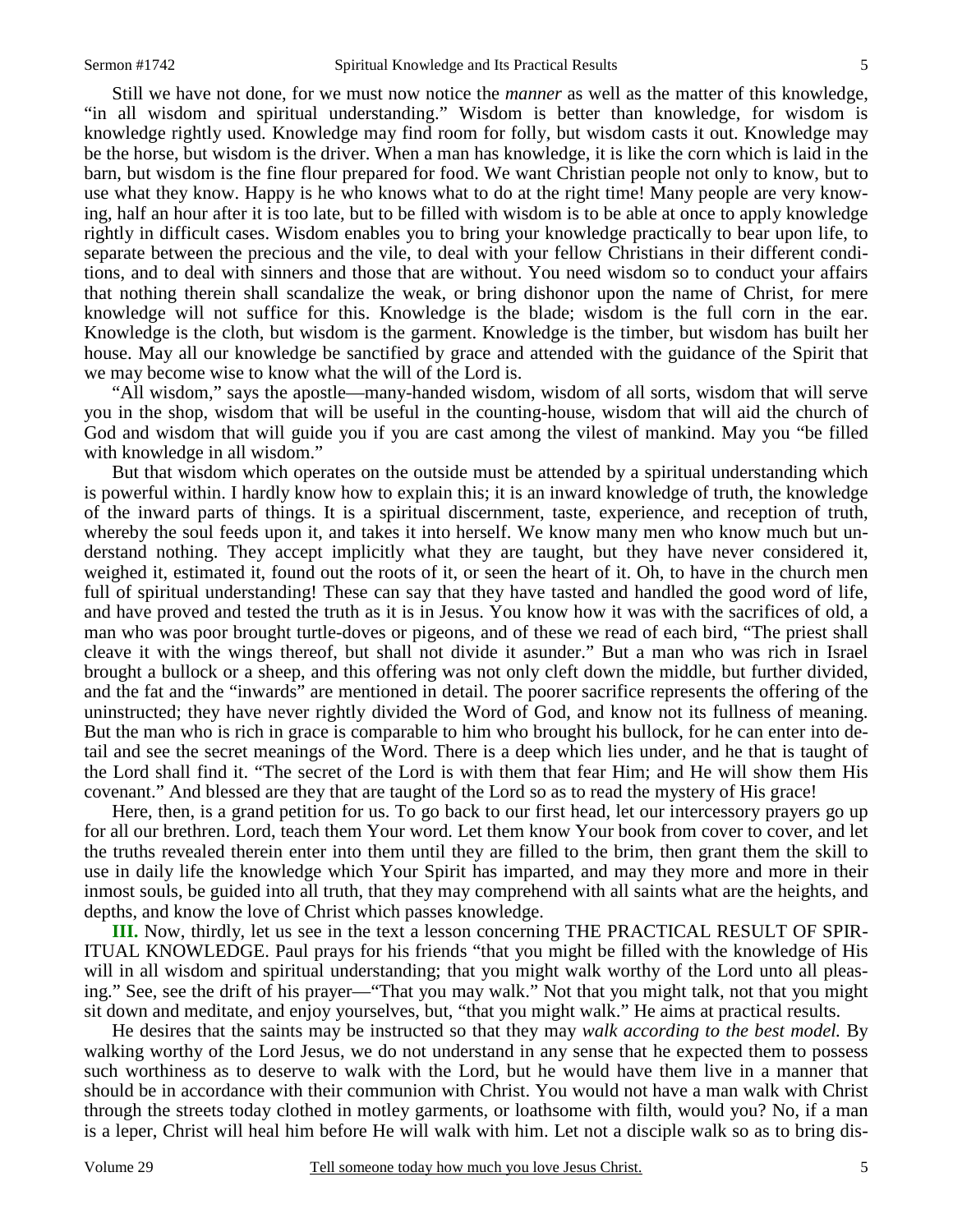grace upon his Lord! When you walk with a king, you should be yourself royal in gait. When you commune with a prince, you should not act the clown. Dear friends, may you know so much of Jesus that your lives shall become Christ-like, fit to be put side by side with the character of Jesus, worthy of your perfect Lord. This is a high standard, is it not? It is always better to have a high standard than a low one, for you will never go beyond that which you set up as your model. If you set a low standard, you will fall below even that. It is an old proverb, "He that aims at the moon will shoot higher than he that aims at a bush." It is well to have no lower standard than the desire to live over again the life of the Lord Jesus—a life of tenderness, a life of self-sacrifice, a life of generosity, a life of love, a life of honesty, a life of holy service, a life of close communion with God. Mix all virtues in due proportion, and that is the life of Jesus towards which you must press forward with all your heart.

 Next, the apostle would have us get knowledge in order that we may so live as to *be pleasing to our best friend—*"worthy of the Lord unto all pleasing." Is not that beautiful? To live so as to please God in all respects! Some live to please themselves, and some to please their neighbors, and some to please their wives, and some to please their children, and some live as if they wished to please the devil! But our business is to please Him in all things whose servants we are. Without faith it is impossible to please Him, so away with unbelief! Without holiness no man shall see Him, much less please Him, therefore let us follow after holiness, and may the Lord work it in us. "Unto all pleasing"—so that we may please God from the moment we rise in the morning to the time when we lie down, yes, and please Him even when we are asleep, that we may eat and drink so as to please Him, that we may speak and think so as to please Him, that we may go or stay so as to please Him, that we may rejoice or suffer so as to please Him—"walking worthy of the Lord unto all pleasing." Oh, blessed man, whose life is pleasing to God in all respects! The apostle Paul desires that we may be filled with knowledge to this very end. If I do not know the will of God, how can I do the will of God? At least, how can there be anything pleasing to God which is ignorantly done without intent to do His will? I fear that many children of God grieve their heavenly Father through sins of ignorance—an ignorance in which they ought not to remain a single day. Be it clearly understood that sins of ignorance are truly sins. They have not about them the venom and the aggravation which are found in sins against light and knowledge, but they are still sins, for the measure of our duty is not our light, but the law of God itself. If a man pleads that he follows his conscience, yet this will not excuse his wrongdoing if his conscience is an unenlightened conscience, and he is content to keep it in the dark. You are to obey the will of the Lord; that will is the standard of the sanctuary. Our conscience is often like a deficient weight, and deceives us. It is ours to gather a clear knowledge of the Word that we may prove what that perfect and acceptable will of God is. The law makes no allowance for errors committed through false weights. When a man says, "I thought my weights and measures were all right," he is not therefore excused. The law deals with facts, not with men's imaginations. The weights must actually be correct, or the penalty is exacted. So is it with conscience, it ought to be instructed in the knowledge of the divine will, and if it is not so, its faultiness affords no justification for evil, hence the absolute necessity of knowledge in order to true holiness. God grant us grace to know His will, and then to obey it "unto all pleasing."

Look at the text again—"That you might walk worthy of the Lord unto all pleasing, being fruitful." Paul would have us *producing the best fruit.* Without knowledge we cannot be fruitful, at least in the points where we are ignorant we must fail to bring forth fruit. Therefore he would have us to be taught right well, that we may abundantly produce fruit unto God's glory. He says, "Fruitful in every good work," and this means much. He desires us to be as full of good works as we can hold. Some are hindered in this because they do not know how to set about holy service. How can a man be fruitful as a preacher if he does not know what to preach? True, he may preach the elementary doctrine of the cross, but even that he will be apt to set forth in a blundering manner. For certain, a man cannot teach what he does not know. The zealous but untaught man would be much more fruitful if he had a clearer understanding of divine things. In daily life, if in knowledge you are ignorant as to the things of God, you will be ready to become the prey of any false teacher who may chance to pick you up. In hundreds of ways, ignorance will make you run risks, lose opportunities of usefulness, and fall into dangerous mistakes. Knowledge is food to the true heart, and strengthens it for the Lord's work. Oh, to have knowledge placed like good soil around the roots of the soul, to fertilize the mind, that thus the clusters of usefulness may be as large as those of Eschol, beautiful, plentiful, sweet and full. May our Lord, the King of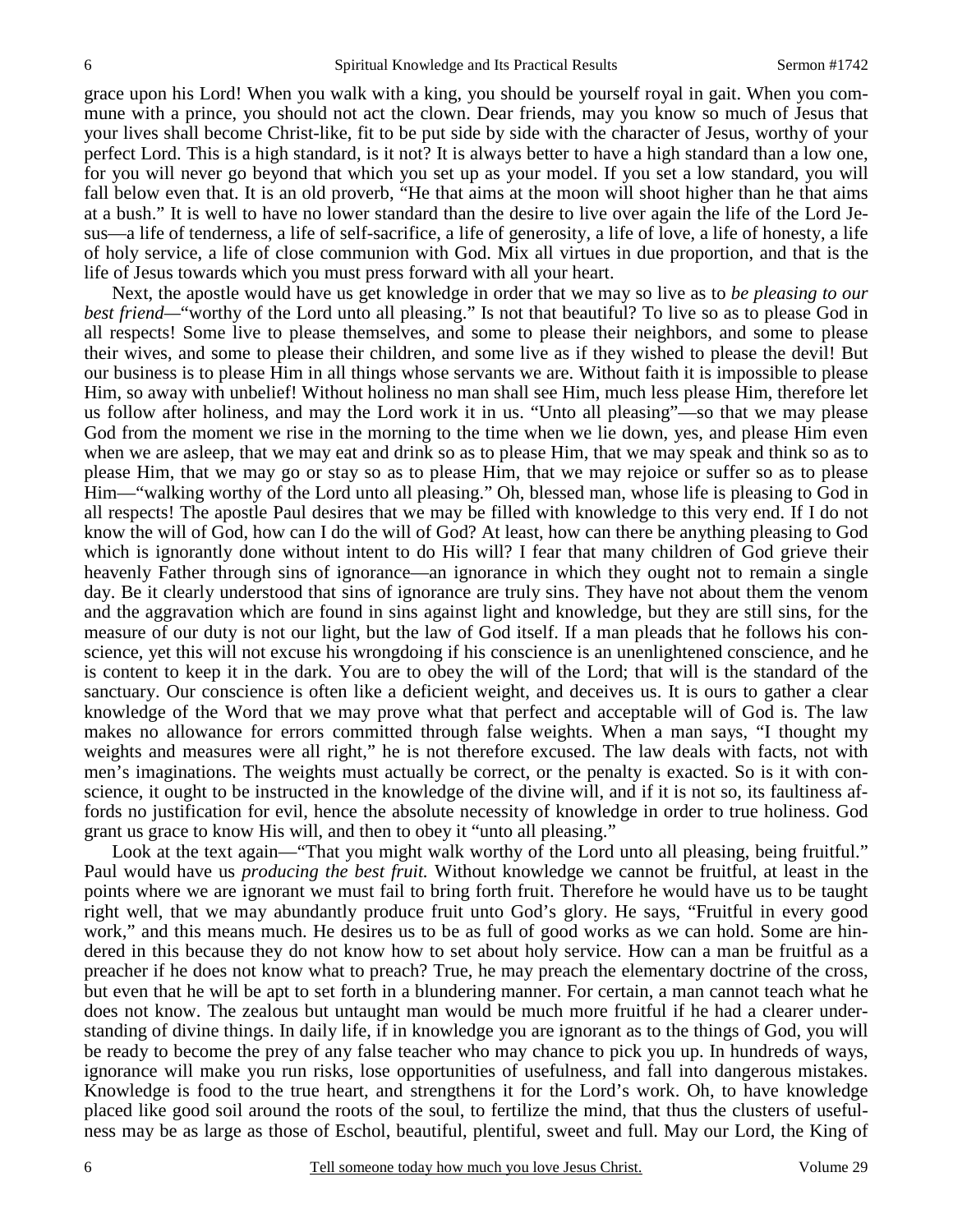Israel, to whom the vineyard belongs, receive an abundant reward for all His labor for the vines which He has planted.

 There is another note in this verse, which I beg you to notice. Paul would have them cultivate *a comprehensive variety of the best things.* He says—"Fruitful in *every* good work." Here is room and range enough—"in every good work." Have you the ability to preach the gospel? Preach it! Does a little child need comforting? Comfort it! Can you stand up and vindicate a glorious truth before thousands? Do it! Does a poor saint need a bit of dinner from your table? Send it to her. Let works of obedience, testimony, zeal, charity, piety, and philanthropy all be found in your life. Do not select big things as your specialty, but also glorify the Lord in the littles—"fruitful in every good work." You never saw in nature a tree which yielded all sorts of fruit, and you never will. I have seen a tree so grafted that it produced four kinds of fruit at one time, but I remarked that it was a poor business in reference to two of the varieties, for one of the grafts, more natural than the others to the parent stem, drew off most of the sap, and flourished well, but robbed the other branches. The second sort of fruit managed to live pretty fairly, but not as well as it would have done on its own stem. As for the third and fourth, they were mere attempts at fruit of the smallest size. This tree was shown to me as a great curiosity; it is not likely that practical gardeners will be encouraged by the experiment. But what would you think of a tree upon which you saw grapes, and figs, and olives, and apples, and all other good fruits growing at one time? This is the type of what instructed believers will become, they will produce all sorts of goodness and graciousness to the honor of their heavenly Father. I have no doubt that you will naturally abound most in certain good works for which you have the largest capacity, but still nothing ought to come amiss to you. In the great house of the church we want servants who will not be simply cooks or housemaids, but general servants, maids of all work, prepared to do anything and everything. I have known persons in household employment in England who would not do a turn beyond their special work to save their masters' lives. These are a sort of servants of whom the fewer the better. In India this is carried to a ridiculous extreme. The Hindu water-bearer will not sweep the house, nor light a fire, nor brush your clothes—he will fetch water and nothing else. You must, therefore, have a servant for each separate thing, and then each man will do his own little bit, but he will not go an inch beyond. When we enter into Christ's church we should come prepared to wash the saints' feet, or bear their burdens, or bind up their wounds, or fight their foes, or act as steward, or shepherd, or nurse. It has been well said that if two angels in heaven were summoned to serve the Lord, and there were two works to be done, an empire to be ruled, or a crossing to be swept, neither angel would have a choice as to which should be appointed to him, but would gladly abide the will of the Lord. Let us be equally prepared for anything, for everything by which fruit can be produced for the Well-beloved.

 Why is it, that some are not fruitful in this comprehensive way? It is because they are not filled with knowledge in all wisdom. When a man says, "You asked me to do the lowest work! Don't you know that I am a man of remarkable ability who should have higher work to do?" I venture to assert that he is an ignorant man. Self-assertion is ignorance on horseback. You have probably read of a certain renowned corporal in the American service a century ago. A general, as he rode along, saw a body of men endeavoring to lift timber. They were shorthanded, and the work lagged, but their famous corporal stood by ordering them about at a magnificent rate. The general passed and said, "Why don't you lend them help and put your shoulder to it? "Why, Sir," said the great little officer, "how can you think of such a thing? Do you know who I am? I am a corporal!" The general got off his horse, pulled off his coat, and helped move the timber, and by his judicious help the soldiers achieved their task. Then he turned to the high and mighty gentleman and said, "Mr. Corporal, next time you need a man to do such work as this, you can send for me, I am General Washington." Just so the Lord Jesus Christ if He were here would gladly do a thousand things which His poor little servants are too great to touch. I know you, dear brother, you are too experienced, too old, too learned to help in the Sunday school! I know you are too respectable to give away a tract! Pray get out of such ignorant ways of thinking, and ask to be useful in all possible ways. If you have done a little, do much; if you have done much, do more, and when you have done more, ask for grace to proceed to the highest possible degree of usefulness for your Lord.

**IV.** And now, fourthly, notice THE REFLEX ACTION OF HOLINESS UPON KNOWLEDGE. We have only a few moments left, let my few words sink into your hearts. "Fruitful in every good work" what then? "Increasing in the knowledge of God." Look at that. It seems, then, that *holiness is the road*